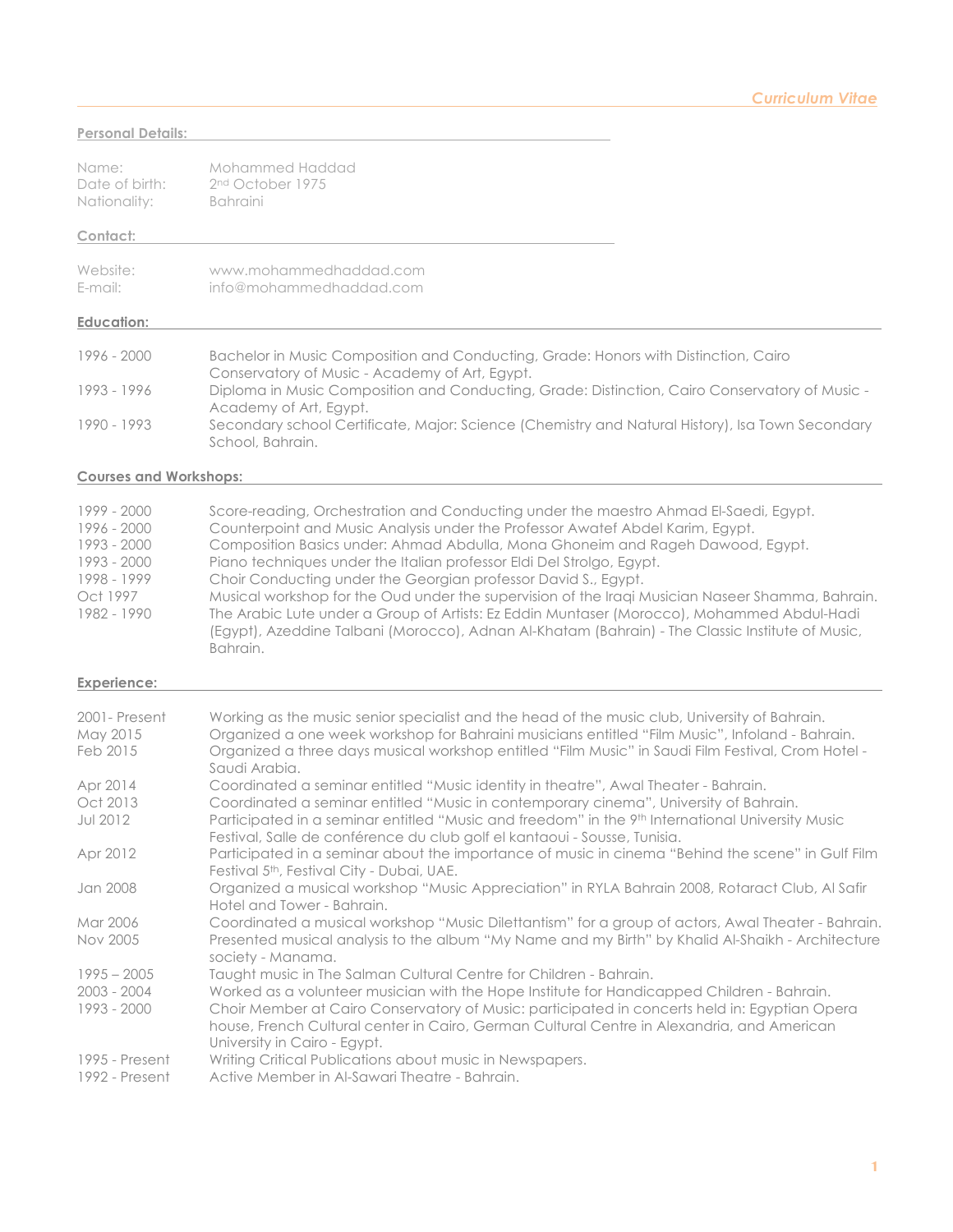### **Original Music score:**

| <b>Film Scores</b><br>Oct 2014<br>Mar 2010<br>Sep 2006                                                                                                                                                      | Sleeping tree directed by Mohammed Bu-Ali.<br>The last days of Yousif directed by Mohamed Janahi.<br>A Bahraini Tale directed by Bassam Al-Thawadi.                                                                                                                                                                                                                                                                                                                                                                                                                                                                                                                                                                                                                                                        |
|-------------------------------------------------------------------------------------------------------------------------------------------------------------------------------------------------------------|------------------------------------------------------------------------------------------------------------------------------------------------------------------------------------------------------------------------------------------------------------------------------------------------------------------------------------------------------------------------------------------------------------------------------------------------------------------------------------------------------------------------------------------------------------------------------------------------------------------------------------------------------------------------------------------------------------------------------------------------------------------------------------------------------------|
| Short Films<br>Jun 2015<br>Apr 2015<br>Apr 2014<br>Mar 2014<br>Sep 2013<br>May 2012<br>Feb 2012<br>Apr 2011<br>Feb 2009<br>Feb 2009<br>Jan 2009<br>Dec 2008<br>Sep 2008<br>Aug 2008<br>Feb 2008<br>Feb 2008 | There will be light directed by Salman Yousif.<br>Ikare directed by Anish Babu Verghese.<br><b>Woman Remains</b> directed by Hassan Eskafi.<br><b>Central market</b> directed by Saleh Nass.<br>Grievance an Iraqi short film directed by Emad Ali Abbas.<br>One Way directed by Hassan Eskafi.<br>Huna London directed by Mohammed Bu-Ali.<br>Ode to Autumn an Iranian short film directed by Shamin Yazdani.<br><b>Cage</b> directed by Hussain Al-Riffaei.<br><b>Burning Flowers</b> directed by Mohammed Ibrahim.<br>The Good Omen directed by Mohammed Bu-Ali.<br>Mraimy directed by Ali Al-Ali.<br>Bint al nokhitha an Emirati short film directed by Khalid Al-Mahmood.<br>Yaseen directed by Jamal Al-Ghailan.<br>Absence directed by Mohammed Bu-Ali.<br>A Dinner directed by Hussain Al-Riffaei. |
| <b>Documentary Films</b><br>Oct 2013<br>Jan 2008<br>May 1999                                                                                                                                                | Red Blue Yellow directed by Nujoom Al Ghanem - UAE.<br><b>Future Vision</b> directed by Bassam Al-Thawadi - Bahrain.<br>Between two Banks directed by Nujoom Al Ghanem - UAE.                                                                                                                                                                                                                                                                                                                                                                                                                                                                                                                                                                                                                              |
| Animations<br>Mar 2011<br>Feb 2010<br>Oct 2005                                                                                                                                                              | The Waterfront Promenade a 3D animation for an architecture project by Durrat Al Bahrain.<br>The Smart City a 3D animation for a master planning project by the Danish Company COWI.<br>Emotion in motion an experimental animation project created by Hiba Abulhosn, Edinburgh<br>College of Art - Scotland.                                                                                                                                                                                                                                                                                                                                                                                                                                                                                              |
| <b>Theatrical Music</b><br>Apr 2010<br>Mar 2005<br>Oct 2004<br>Jun 2003<br>May 2003<br>May 2001<br>Aug 2000<br><b>Jul 1997</b><br><b>Jul 1995</b>                                                           | The first page of the newspaper directed by Abdulla Al-Sa'dawi, Sawari Theatre.<br>News of the Mad Lover directed by Khalid Al-Rowaie, Awal Theatre.<br>At Midnight directed by Abdulla Al-Sa'dawi, Sawari Theatre.<br>Adhari directed by Juma'an Al-Rowaie, Awal Theatre.<br>Life is Not Very Serious in Its Bits and Pieces directed by Abdulla Al-Sa'dawi, Sawari Theatre.<br>Wedding Night directed by Abdulla Swayid, Al-Jazeera Theatre.<br>Three GirlsHarem directed by Khalid Al-Rowaie, Sawari Theatre.<br>The Basements Composed the Songs. directed by Jamal Al-Sager.<br>Last Soup improvised on Organ. Directed by Yousef Al-Hamdan, Sawari Theatre.                                                                                                                                          |

### **Musical participations:**

| Nov 2013 | <b>Armor:</b> A folk rock album.                                                                |
|----------|-------------------------------------------------------------------------------------------------|
|          | Strings arrangement for the song "Ashes" by the Bahraini artist Ala Ghawas, preformed by Studio |
|          | Pros Strings - Los Angles, USA.                                                                 |
| Sep 2013 | Qassim Haddad Almost: Live concert/ Album.                                                      |
|          | Arranged music for two Ouds for a song by Hassan Haddad - Ministry of Culture.                  |
| Jul 2012 | <b>The Bahraini:</b> chants album.                                                              |
|          | Musically arranged the chant "The Bahraini" by Al Walla Band.                                   |
| Apr 2012 | <b>Watan:</b> Live concert.                                                                     |
|          | Composer and piano player - Al Riwaq Art Space.                                                 |
| Jan 2010 | <b>I sing for her death:</b> Television series.                                                 |
|          | Musical supervision of music composed by Mohammed Alhasan - Bahrain Television.                 |
| Feb 2009 | <b>Spring of culture: Cultural festival.</b>                                                    |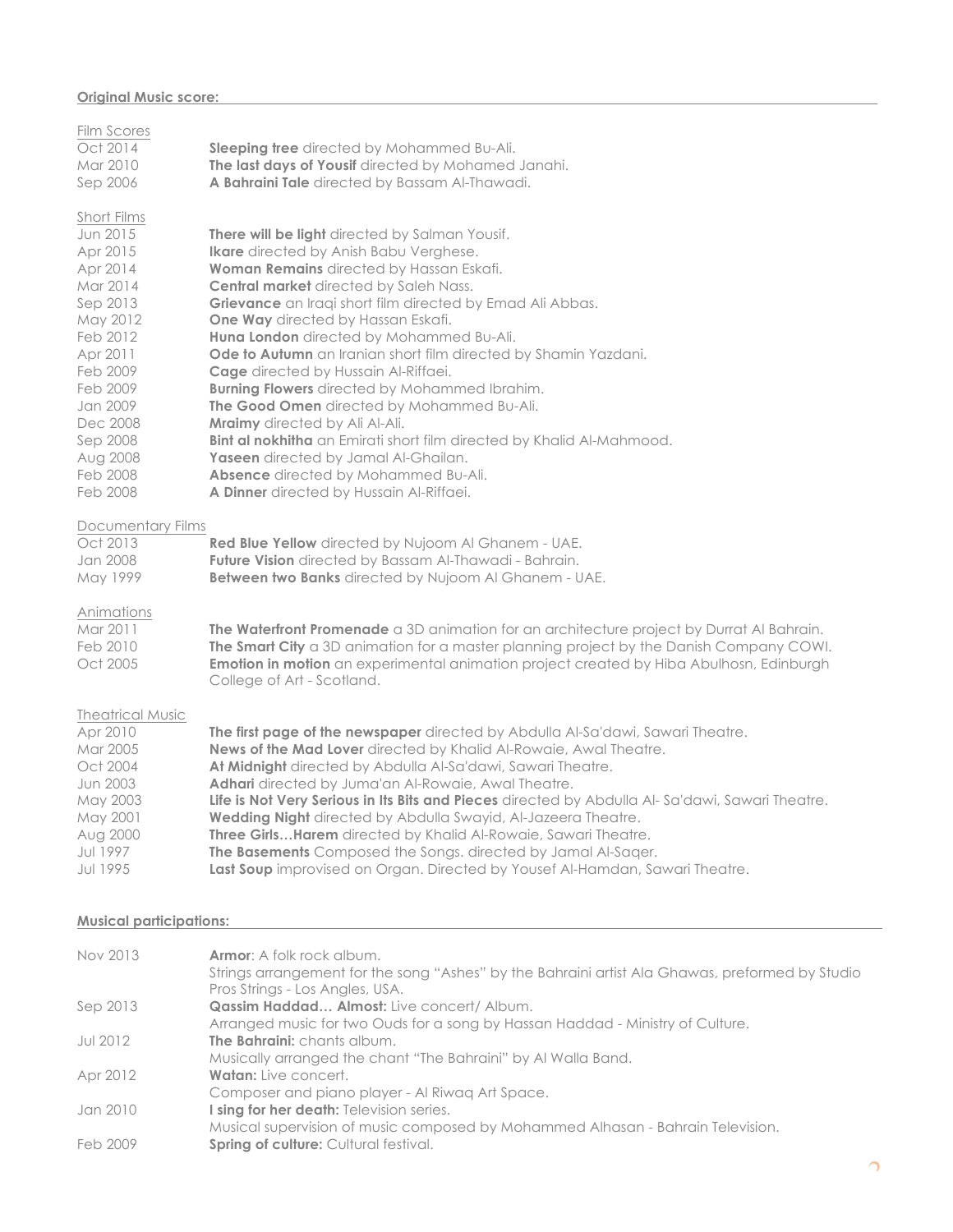|                 | Musical supervision for the festival's theme - Ministry of Culture.                             |
|-----------------|-------------------------------------------------------------------------------------------------|
| Apr 2008        | Memorial ceremony of Ali Bin Yousef Fakhro: multidisciplinary project.                          |
|                 | Musically arranged the songs composed by Khalid Al-Shaikh - Bahrain Chamber of Commerce &       |
|                 | Industry (BCCI).                                                                                |
| Sep 2006        | <b>Melody of a Human:</b> Songs album.                                                          |
|                 | Musically arranged the song "Nablus's Moon" by Ali Al-Tajir.                                    |
| Oct 2005        | <b>Stories of life:</b> Television series.                                                      |
|                 | Musically arranged songs composed by Khalid Al-Shaikh - Qatar T.V.                              |
| <b>Jul 2003</b> | <b>Ziryab:</b> Live concert.                                                                    |
|                 | Composer and piano player - Isa Town Sport and cultural Club.                                   |
| Apr 2003        | War Gods: Songs Album dedicated to Palestine and Iraq Martyrs.                                  |
|                 | Musically arranged two songs "War Gods" and "They Are Ghosts", produced by The National         |
|                 | Democratic Action Society.                                                                      |
| Oct 2001        | <b>For Her:</b> Live concert dedicated to (Al Agsa) uprising.                                   |
|                 | Composer and Oud player - Gulf air Club.                                                        |
| Jul 1999        | <b>Three Musicians Concert:</b> Live concert.                                                   |
|                 | Composer & piano player, Art Center - Ministry of Culture.                                      |
| Sep 1997        | <b>Overseas music concert:</b> Live concert.                                                    |
|                 | Composer, Oud and piano player, with overseas music students, Art center - Ministry of Culture. |
| Nov 1989        | Songs for Palestine: Live concert.                                                              |
|                 | Oud player - The Classic Institute of Music.                                                    |
| Apr 1988        | Little Musician: Live concert.                                                                  |
|                 | Oud player - The Classic Institute of Music.                                                    |

### **Collaborations:**

| Oct 2011         | Tarafa ibn Alwardah - Multidisciplinary project<br>Worked with the poet Qassim Haddad and photographer Tufool Haddad on an art project that<br>translates the poet Tarafa Ibn AI Abd's life to musical visual and poetic visions. AI Riwaq Art Space. |
|------------------|-------------------------------------------------------------------------------------------------------------------------------------------------------------------------------------------------------------------------------------------------------|
| <b>June 2010</b> | The Sea has a rhythm - A poetry musical recital<br>Piano accompanist to the Poet Qassim Haddad - Bahrain Graduates club.                                                                                                                              |
| May 2009         | <b>Washaej</b> - A poetry recital<br>Composed the melody for some of Ali Abdulla Khalifa poems, Isa Cultural Centre.                                                                                                                                  |
| <b>Nov 2008</b>  | Tranquility Nothing else - Multidisciplinary project<br>Composed the melody for some of Khalid Alrowaie's poems, Art center, The Ministry of Culture.                                                                                                 |
| May 2007         | As One Heart - Poetry audiobook<br>Composing music that accompanied the poems in vernacular Arabic, by the Bahraini poet Ali                                                                                                                          |
|                  | Abdulla Khalifa - Al-Ayam Publishing and Distributing.                                                                                                                                                                                                |
| Apr 2006         | west-östlicher diwan - A Poetry recital<br>Piano accompanist to the German Poet Ilija Trojanow, Foreign Languages Department - University<br>of Bahrain.                                                                                              |
| Mar 2005         | The Sorceress Woke Me Up - A poetry recital<br>Piano accompanist to the Poet Qassim Haddad - Abdulla Al Zayed house for Bahrain Press<br>Heritage - Muharraq.                                                                                         |
| Mar 2005         | <b>Dream Layers - Sculpture exhibition</b><br>Live Piano Improvisations in the opening for the first exhibition of the Bahraini sculptor Khalid Farhan,<br>inspired by the Sculptures - Abdulla Al Zayed house for Bahrain Press Heritage - Muharraq. |
| Mar 2004         | Al Muharraq - A poetry recital<br>Oud accompanist to the Poet Qassim Haddad, Sheikh Ibrahim Bin Mohammed Al-Khalifa Center<br>for Culture and Research - Muharraq.                                                                                    |
| Jun 2001         | <b>Martyr</b> - A poetry recital<br>Oud accompanist to the poem of Qassim Haddad - the United Nations International Day in<br>Support of Victims of Torture - Al Orooba club.                                                                         |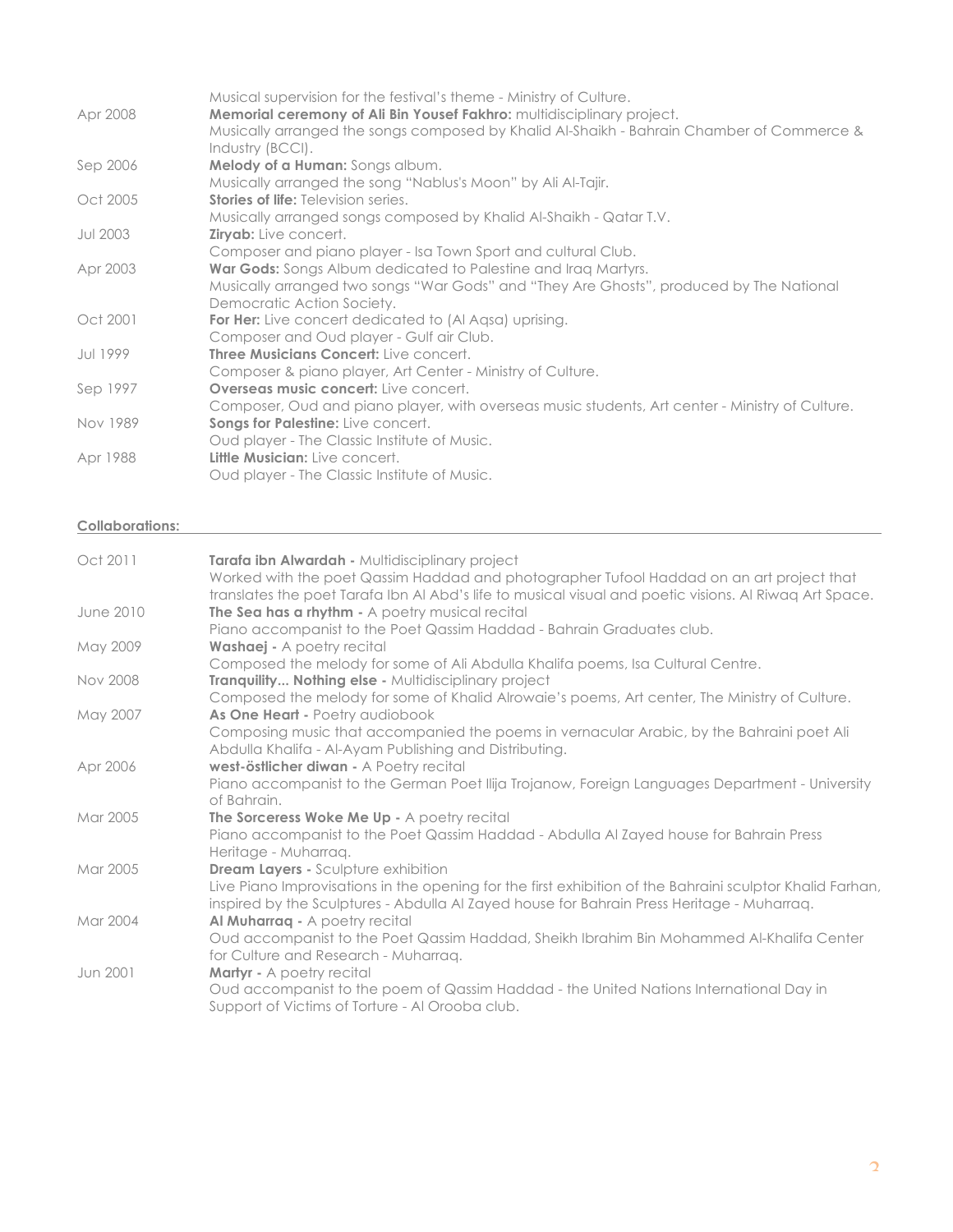### **International participations:**

| Dec 2015        | "Doha 26th International Book fair" Doha - Qatar                                                                                           |
|-----------------|--------------------------------------------------------------------------------------------------------------------------------------------|
| <b>Jul 2012</b> | Piano accompanist to the Poet Qassim Haddad in a poetic musical recital.<br>"9th International University Music Festival" Sousse - Tunisia |
|                 | Music arrangement, Choir supervision and piano player.                                                                                     |
| <b>Jul 2008</b> | "The Sorceress Woke Me Up" Berlin - Germany                                                                                                |
|                 | Piano accompanist to the Poet Qassim Haddad in a poetry recital, west-östlicher diwan e.V., and                                            |
|                 | supported by the German Academic Exchange Service (DAAD).                                                                                  |
| Oct 2007        | "Algeria Arab Cultural Capital 2007" Palais de la Culture - Algeria                                                                        |
|                 | Original Pieces composed for the piano, the Cultural Bahraini Week.                                                                        |
| Mar 2007        | "Doha 6th Cultural Festival" Doha - Qatar                                                                                                  |
|                 | Piano accompanist to the Emirati Poet Maisoon Sagr Al-Qasimi in a poetic musical recital.                                                  |
| Mar 2007        | "10th International Universities Art Convention" Hurghada - Egypt                                                                          |
|                 | South Valley University.                                                                                                                   |
| <b>Nov 2006</b> | "Magic Flute, but not only(Part III of Mozart, but not only)" Paris - France                                                               |
|                 | Participated with the UNESCO's traditional orchestra in a musical Concert, on the occasion of                                              |
|                 | Closure of UNESCO's 60 <sup>th</sup> anniversary celebration. Playing the Arabic Lute, UNESCO.                                             |
| Sep 2006        | "Bahrain: Rétrovision" Paris - France<br>Participated with (Oud) improvisations in the Photography exhibition by the photographer Deyana   |
|                 | Ahmadi, Institut du Monde Arabe.                                                                                                           |
| Nov 2005        | "Cultural Bahraini Days" Abu Dhabi - United Arab Emirates                                                                                  |
|                 | Original Pieces composed for the piano.                                                                                                    |
| Oct 2002        | "(Ja'salam) Cultural Festival" Bern - Switzerland                                                                                          |
|                 | Original music for the play "Three GirlsHarem" - Schlachthaus Theatre Bern.                                                                |
| Oct 2002        | "Arabic Child's Song Festival" Amman - Jordon                                                                                              |
|                 | Music composition and arrangement for the song: "Challenge".                                                                               |
| <b>Jul 2002</b> | "5th International University Theatre Arts Festival" Beirut - Lebanon                                                                      |
|                 | Original song composition: "Voyaging Amulet", "Land of prophets" and Piano Nocturne "Friend of                                             |
|                 | the moon", Lebanese American University [LAU].                                                                                             |
| Mar 2002        | "5th International Universities Art Convention" Qena - Egypt                                                                               |
|                 | Original song composition "Land of prophets", South Valley University.                                                                     |
| Apr 1994        | "University Of Cairo Concert" Cairo - Egypt                                                                                                |
|                 | Participated as a choir member in the Symphony Orchestra and Choir of Academy of Art,                                                      |
|                 | Conducted by Talyeh Ganiyev, University Of Cairo.                                                                                          |

## **Local Music Festivals:**

| Oct 2003 | Bahrain's 12 <sup>th</sup> International Music Festival                                                                                                  |
|----------|----------------------------------------------------------------------------------------------------------------------------------------------------------|
|          | Composing "Forlorn Apse", piece for piano and cello, preformed by members of Bahrain's Music<br>Band, The Ministry of Culture - Bahrain National Museum. |
| Oct 2002 | Bahrain's 11 <sup>th</sup> International Music Festival                                                                                                  |
|          | Composing "A Dance, followed by a little Death", a dace for Orchestra, preformed by The                                                                  |
|          | European Union Chamber Orchestra, Conducted by Gernot Süssmuth, The Ministry of Culture -                                                                |
|          | Bahrain National Museum.                                                                                                                                 |
| Oct 2000 | <b>Bahrain's 9th International Music Festival</b>                                                                                                        |
|          | Participated as a soloist accompanied by Bahrain's Music Band, The Ministry of Culture.                                                                  |
| Oct 1996 | <b>Bahrain's 5th International Music Festival</b>                                                                                                        |
|          | Played the Oud in a duet with the English Lute player Bill Badley, The Ministry of Culture.                                                              |
| Oct 1993 | Bahrain's 2 <sup>nd</sup> International Music Festival                                                                                                   |
|          | Participated as an Oud Player, The Ministry of Culture.                                                                                                  |
| Oct 1992 | <b>Bahrain's 1st International Music Festival</b>                                                                                                        |
|          | Participated as an Oud Player, The Ministry of Culture.                                                                                                  |
| Oct 1992 | The International Music Festival                                                                                                                         |
|          | Participated as an Oud Player, Al Orooba club.                                                                                                           |
| Apr 1991 | Al-Hala Club's 4th Musical Festival                                                                                                                      |
|          | Participated as an Oud Player.                                                                                                                           |
| Apr 1990 | Al-Hala Club's 3rd Musical Festival                                                                                                                      |
|          | Participated as an Oud Player.                                                                                                                           |
| Apr 1989 | Al-Hala Club's 2 <sup>nd</sup> Musical Festival                                                                                                          |
|          | Participated as an Oud Player.                                                                                                                           |